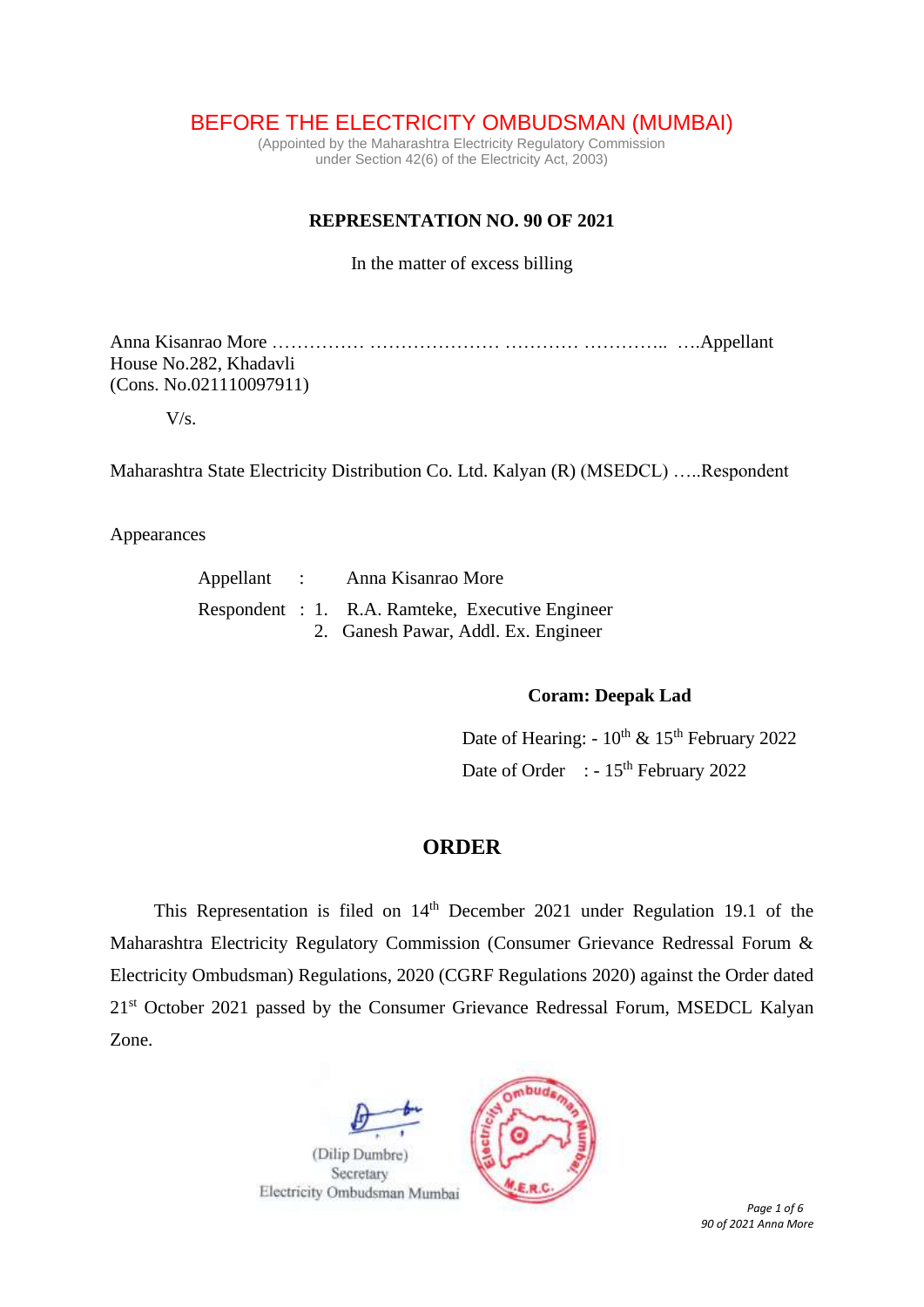2. The Forum, by its order dated 21.10.2021 has rejected the Grievance Application No. 2139 of 2021-22 with following directions as given below:

- *"2) The consumer is directed to pay the arrears along with current bill in 3 installments. If none of the installment is paid, the power supply of the customer should be disconnected.*
- *3) Interest and DPC shown in customer`s electricity bill should be waived till the date of order."*

3. Aggrieved by the order of the Forum, the Appellant filed this representation which is in brief as below: -

- (i) The Appellant is a Residential consumer (No.021110097911) from 01.11.2004 at House No.282, near Government Hospital, Khadavli, Dist. Thane.
- (ii) The Appellant was receiving monthly bills regularly as per actual reading up to March 2020. The Appellant was regular in payment till date. The Appellant was billed on average basis for the month of April and May 2020.
- (iii) The Appellant received a high bill of Rs.7834.40 for 778 units in the month of June 2020. The Appellant paid the electricity bill of Rs. 5511/- on 29.06.2020. There is some calculation mistake and the outstanding shown in the bill is not correct. The Appellant approached the local office of the Respondent however, it did not explain the calculations of bills. Hence, it is necessary to revise the bill.
- (iv) The Appellant then filed the grievance with the Internal Grievance Redressal Cell (IGRC) on 01.02.2021. The IGRC did not issue order within time. The Appellant approached the Forum on 16.03.2021. Afterword, the IGRC, by its order dated 01.04.2021 has rejected his grievance. The IGRC failed to understand that his present consumption is double compared to the consumption during lockdown period. The Forum also by its order dated 21.10.2021 has rejected the Grievance





 *Page 2 of 6 90 of 2021 Anna More*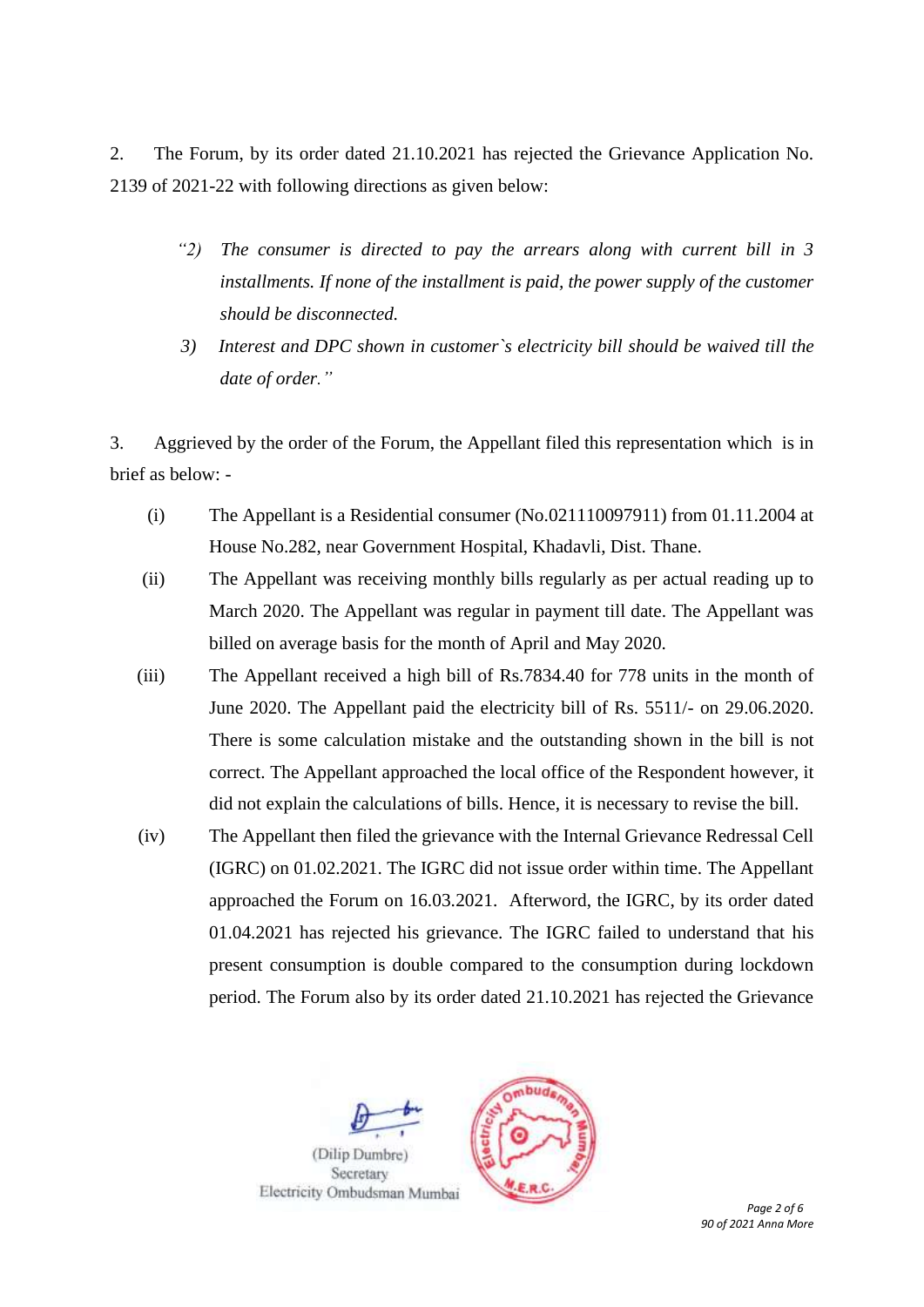by giving minimal relief by waiving interest and DPC. The Forum failed to understand that there is calculation mistake while preparing the bill.

- (v) The Appellant prays that the Respondent be directed to revise the bill considering facts and circumstances in the case.
- 4. The Respondent, by its letter dated 18.01.2022 filed its reply which is in brief as under:-
	- (i) The Appellant is a Residential consumer (No. 021110097911) from 01.11.2004 at House No. 282, near Government Hospital, Khadavli, Dist. Thane.
	- (ii) The Respondent billed the Appellant as per actual reading up to March 2020. Due to outbreak of Covid-19 epidemic, the Government declared complete lockdown from 23.03.2020 and everyone restricted to stay at home. It was not possible to take reading and hence the Appellant was billed with 99 units per month with RNT Status in April and May 2020.
	- (iii) The reading of 6428 KWH of the Appellant taken on 16.06.2020 physically. The Appellant billed for accumulated consumption of 778(6428-5650) Units in June 2020 which is for 3 months, and system has already given credit of Rs. 1119/- of average billing under RNT status for April and May 2020. The Appellant billed on actual reading from July 2020 onwards.
	- (iv) The Appellant did not pay the electricity bills from March 2020 onwards. The Appellant paid last bill of February 2020 on 09.03.2020. The Appellant was in arrears for Rs.2315/-. The total bill payable in June 2020 was Rs. 7834.40. The Appellant paid Rs.5511/- on 29.06.2020 and adjusted in the bill of July 2020. The Appellant consumed 228 units in July 2020. Considering Appellant`s payment of Rs.5511/- on 29.06.2020, the bill of July 2020 and outstanding dues, the Appellant was in arrears of Rs. 4295.23 in July 2020. The Appellant is consuming electricity but is not paying the bills issued to him on monthly basis regularly. Therefore, the outstanding dues of the Appellant increased.

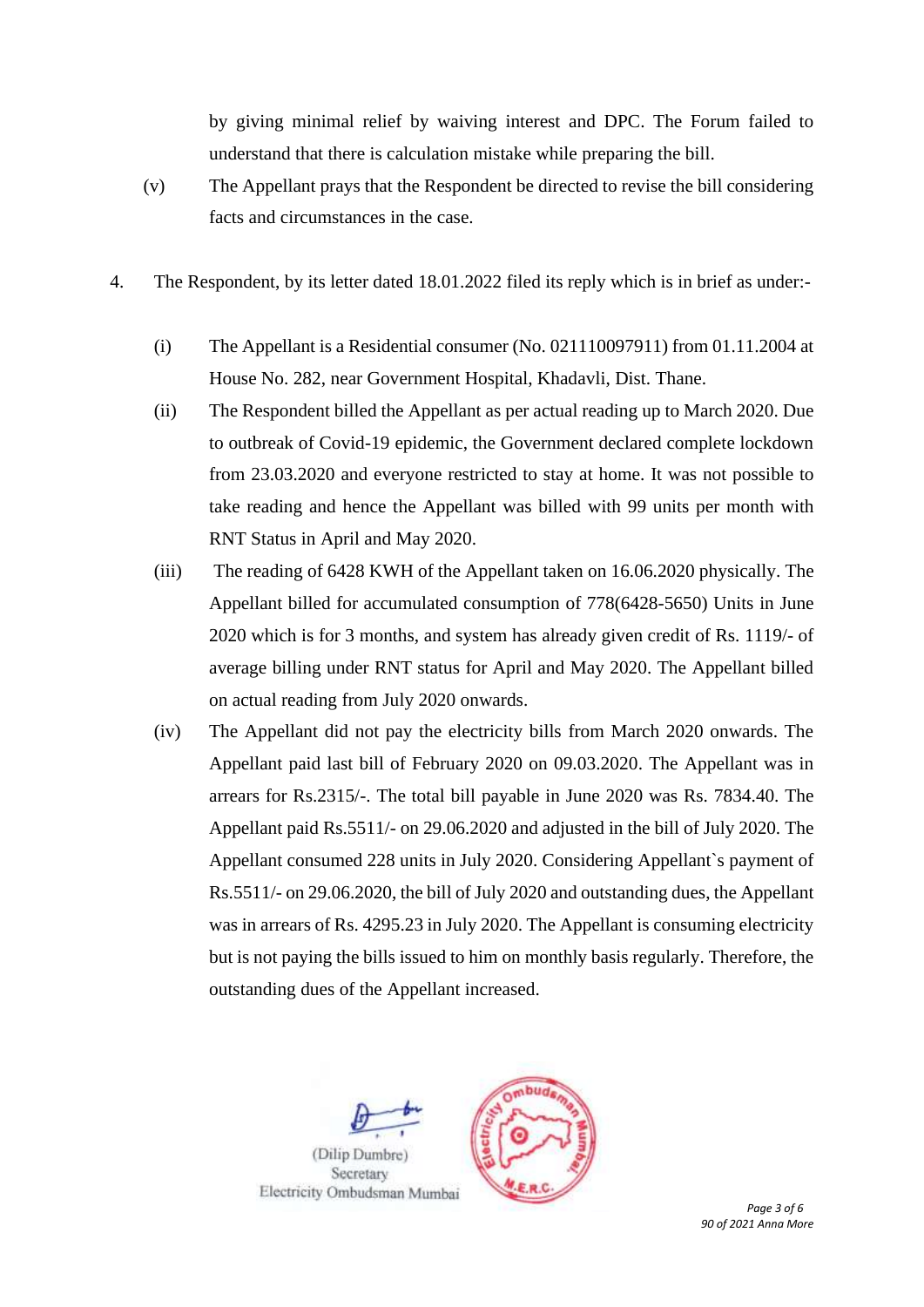- (v) Not satisfied with the billing, the Appellant filed his grievance with the IGRC on 01.02.2021. The IGRC, by its order dated 01.04.2021 has rightly rejected the grievance. Prior to the order of the IGRC, the Appellant approached the Forum on 16.03.2021. The Forum, by its order dated 21.10.2021 has rejected the Grievance giving direction for waiving interest and DPC till the date of order.
- (vi) The Respondent revised the bill as per order of the Forum and issued to the Appellant by its letter dated 29.11.2021. The Appellant did not pay the outstanding amount from 29.06.2020. Though the supply of the Appellant was temporarily disconnected in August 2021, there are progressive readings on the meter which indicate that the Appellant is using the supply dishonestly.
- (vii) The outstanding dues has increased to Rs. 25189/- in December 2021 even if due credit given as per Forum`s order.
- (viii) The monthly bills were prepared as per the consumption recorded on the meter. The monthly bills are processed in a billing software in the computerized system which is managed centrally by the IT department of the Respondent and no manual interference is done.
- (ix) In view of the above, the Respondent prays to reject the Representation.

5. The hearing in the instant case was held on 11.02.2021 on e-platform, however, it was postponed as the Appellant was not able to express and convey his views through video conferencing. Hence, it was decided to adjourn the hearing for physical one. Thereafter, a physical hearing was held on 15.02.2022 in this office.

6. During the hearing, the Appellant tried to correlate various payments made by him visà-vis the electricity bills issued to him. He was particularly questioning the billing during the lockdown and subsequent payments made by him. From his entire disposition, I felt that the Appellant has not been able to reconcile and understand the factual position. The Respondent in its own right and the undersigned explained each and every entry in the Consumer Personal Ledger of his electricity connection for which the present representation has been filed. Finally,



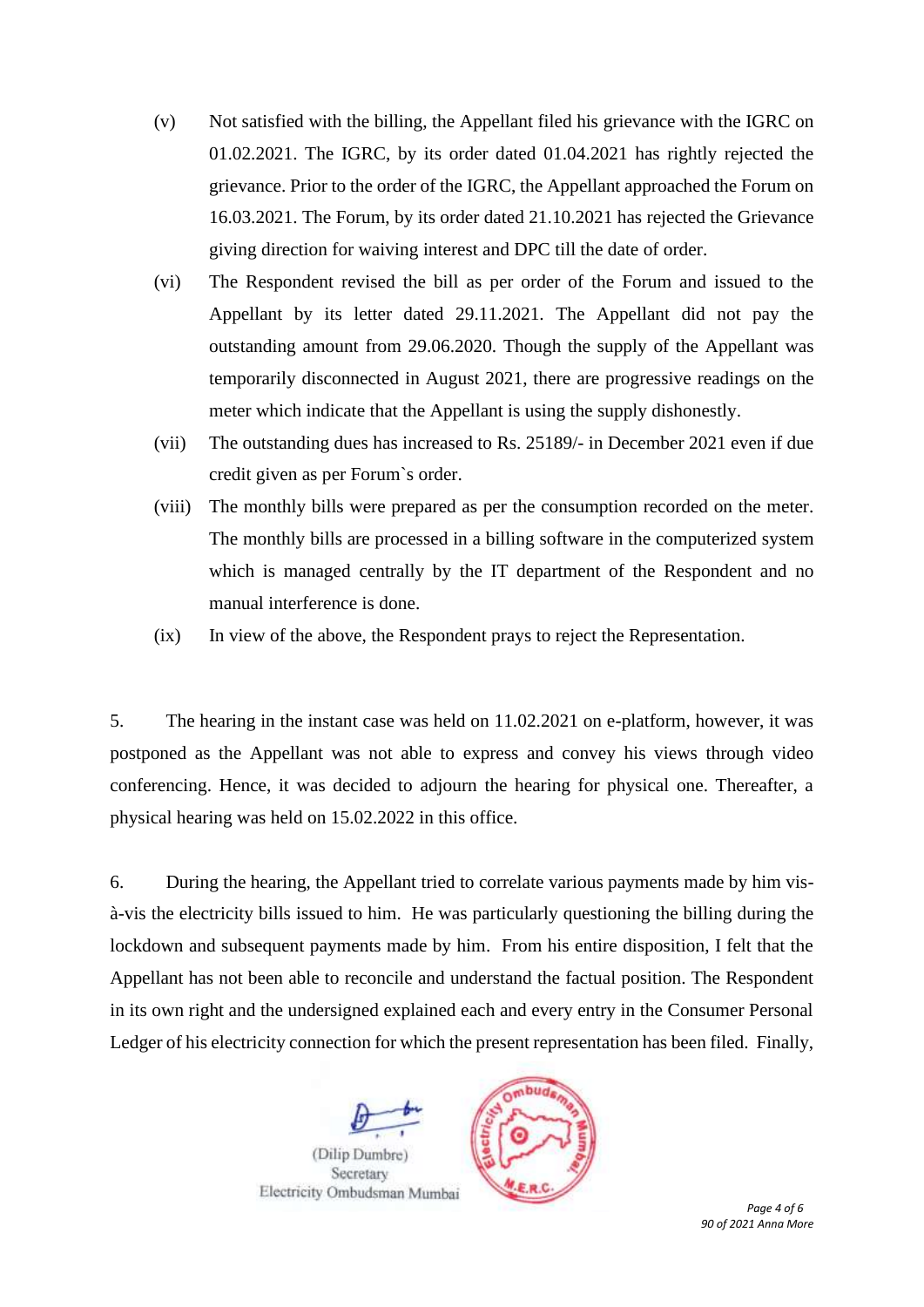the Appellant got convinced with the explanation offered to him and further agreed to pay the outstanding arrears.

## **Analysis & Ruling**

7. Heard both the parties and perused the documents on record. The Consumer Personal Ledger (CPL) from March 2020 to December 2021 is tabulated as below:

| Consumer. No.021110097911 |                                           |                                  |                  |                                             |           |                                           |                           |                  |                |  |  |  |  |
|---------------------------|-------------------------------------------|----------------------------------|------------------|---------------------------------------------|-----------|-------------------------------------------|---------------------------|------------------|----------------|--|--|--|--|
| Month                     | <b>Initial</b><br><b>Reading</b><br>(KWh) | Final<br><b>Reading</b><br>(KWh) | Diff.<br>(Units) | <b>Remarks</b>                              | Month     | <b>Initial</b><br><b>Reading</b><br>(KWh) | Final<br>Reading<br>(KWh) | Diff.<br>(Units) | <b>Remarks</b> |  |  |  |  |
| $Mar-20$                  | 5523                                      | 5650                             | 127              | as per reading                              | Feb-21    | 7554                                      | 7628                      | 74               |                |  |  |  |  |
| Apr- $20$                 | 5650                                      | 5650                             | 99               | <b>RNT Status</b><br>(Lockdown)             | $Mar-21$  | 7628                                      | 7727                      | 99               |                |  |  |  |  |
| $May-20$                  | 5650                                      | 5650                             | 99               | <b>RNT Status</b><br>(Lockdown)             | Apr-21    | 7727                                      | 7879                      | 152              |                |  |  |  |  |
| $Jun-20$                  | 5650                                      | 6428                             | 778              | <b>Accumulated</b><br><b>Actual Reading</b> | $May-21$  | 7879                                      | 8075                      | 196              |                |  |  |  |  |
| $Jul-20$                  | 6428                                      | 6656                             | 228              |                                             | $Jun-21$  | 8075                                      | 8248                      | 173              |                |  |  |  |  |
| Aug- $20$                 | 6656                                      | 6852                             | 196              |                                             | $Jul-21$  | 8248                                      | 8414                      | 166              |                |  |  |  |  |
| $Sep-20$                  | 6852                                      | 7019                             | 167              |                                             | Aug- $21$ | 8414                                      | 8563                      | 149              |                |  |  |  |  |
| $Oct-20$                  | 7019                                      | 7199                             | 180              |                                             | $Sep-21$  | 8563                                      | 8682                      | 119              | TD on          |  |  |  |  |
| $Nov-20$                  | 7199                                      | 7352                             | 153              |                                             | $Oct-21$  | 8682                                      | 8811                      | 129              | record from    |  |  |  |  |
| $Dec-20$                  | 7352                                      | 7466                             | 114              |                                             | $Nov-21$  | 8811                                      | 8910                      | 99               | Aug- $21$      |  |  |  |  |
| $Jan-21$                  | 7466                                      | 7554                             | 88               |                                             | $Dec-21$  | 8910                                      | 8998                      | 88               |                |  |  |  |  |

The main grievance of the Appellant is that the consumption during April, May and June 2020 of lockdown period is pretty high and therefore not correct. From the above table, it is seen that the Appellant is billed in the month of April and May 2020 without taking actual reading as per directions of the Commission during Covid-19 period, and actual reading was taken in June 2020 which shows an accumulated consumption. The Respondent, therefore, adjusted this accumulated consumption spread over three months and billed the Appellant accordingly. The per month consumption in April, May and June 2020 comes to 259 units. From then onwards, the Appellant has been billed for actual reading. It is seen that it has consumed 228 highest units in the month of July 2020. Besides this, consumption in three digits





 *Page 5 of 6 90 of 2021 Anna More*